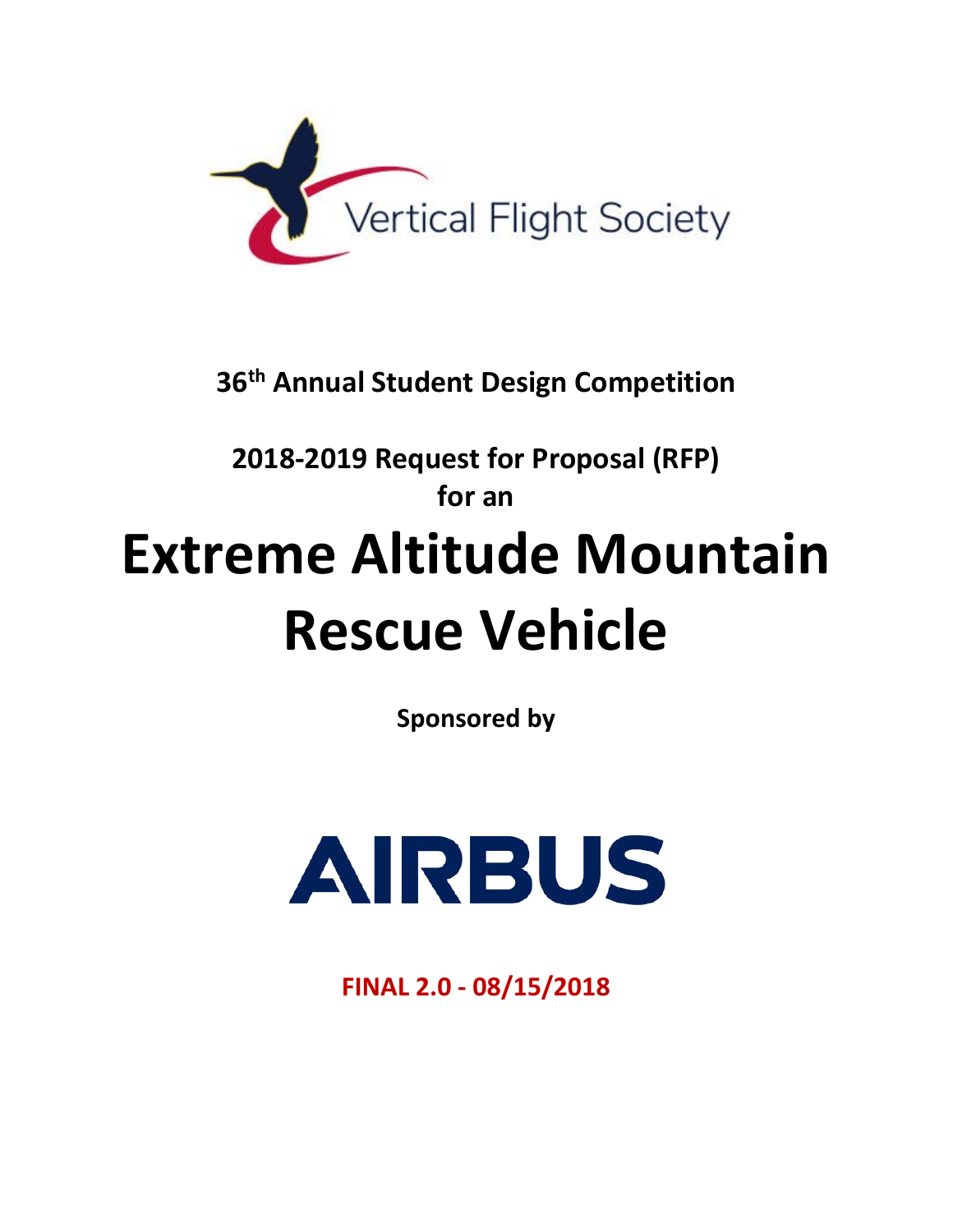# **Table of Contents**

|    | 1. Basic Proposal Information                   | $\overline{2}$ |
|----|-------------------------------------------------|----------------|
|    | 1.1. Rules                                      | 2              |
|    | 1.1.1. Who May Participate                      | $\overline{2}$ |
|    | 1.1.2. Team Size and Number of Teams            | $\overline{2}$ |
|    | 1.1.3. Categories and Classifications           | 3              |
|    | 1.1.4. Language of Proposal                     | 3              |
|    | 1.1.5. Units Used in Proposal                   | 3              |
|    | 1.1.6. Proposal Format, Length and Medium       | 3              |
|    | 1.1.7. Signature Page                           | 5              |
|    | 1.1.8. Withdrawal                               | 5              |
|    | 1.1.9. Permission/Proposal Posting              | 5              |
|    | 1.2. Awards                                     | 5              |
|    | 1.3. Schedule                                   | 7              |
|    | 1.4. Contacts                                   | 8              |
|    | 1.5. Evaluation Criteria                        | 8              |
|    | 1.6. Proposal Requirements                      | 9              |
| 2. | <b>System Objectives</b>                        | 11             |
|    | 2.1. Operating Concept                          | 11             |
|    | 2.2. Specific Objectives                        | 11             |
|    | 2.2.1. Task 1: Vehicle Conceptual Design        | 11             |
|    | 2.2.2. Task 2: Detailed Design (Graduates Only) | 13             |
|    | 2.2.3. Bonus Task: Weight Optimization          | 14             |
| 3. | Glossary                                        | 16             |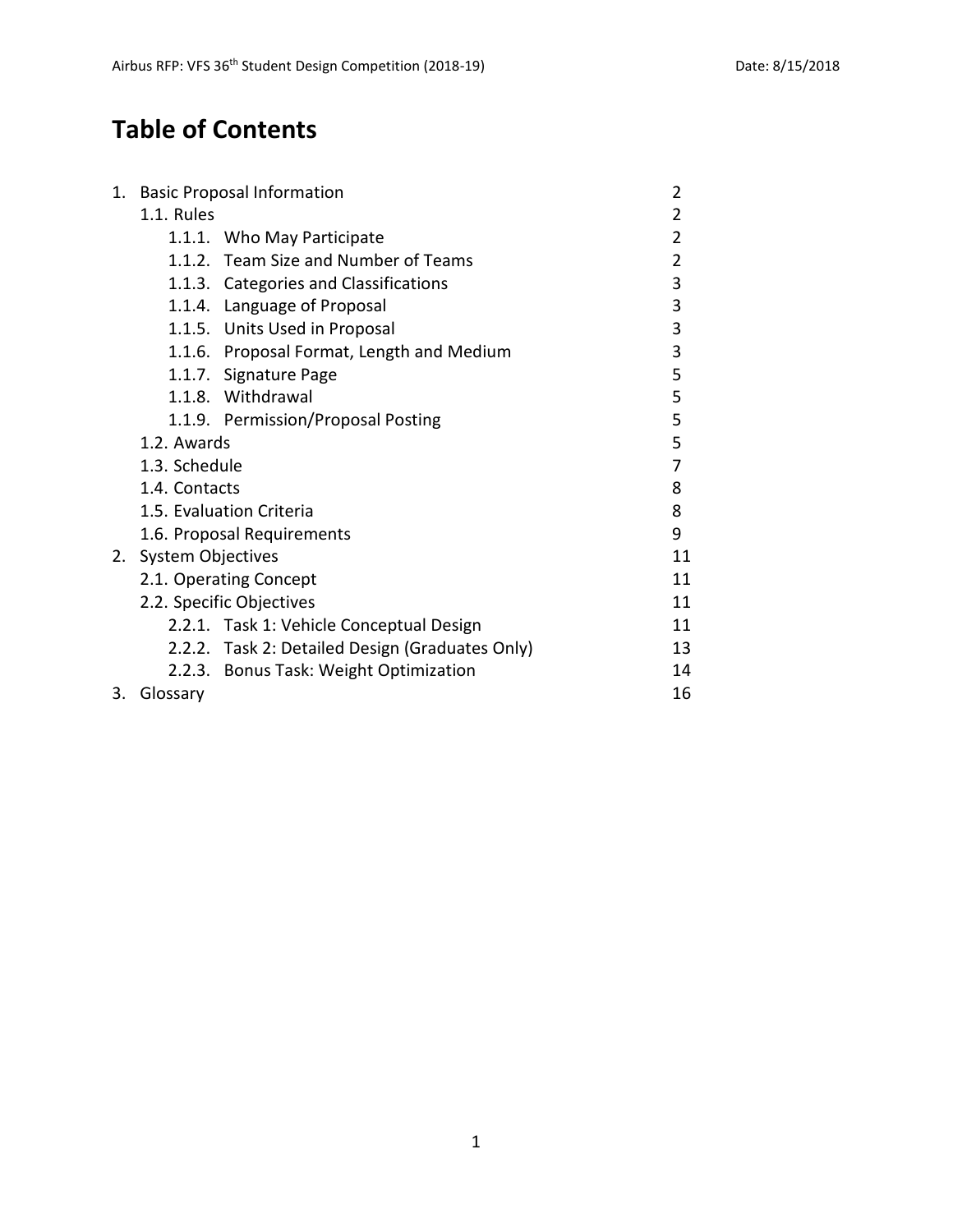# **1.0 Basic Proposal Information**

**Airbus Helicopters extends greetings and invites you to participate in the 36th Annual Student Design Competition (SDC) of** *the Vertical Flight Society* **(VFS),** previously known as the American Helicopter Society (AHS) International**.**

This Request for Proposal (RFP) is divided into two sections. Section 1 (this section) provides a general description of the competition and the process for entering. This section covers the rules (both general and proposal specific) and schedules what the sponsor requires of the participants. It also describes the awards and provides contact information. Section 2 describes the specific challenge by Airbus Helicopters and VFS.

#### **1.1 Rules**

#### **1.1.1 Who May Participate**

All undergraduate and graduate students from any school (university or college) may participate in this competition (with the exception of countries or persons prohibited by the United States government). A student may be full-time or part-time; their education level will be considered in the classification of their team (see 1.1.3).

#### **1.1.2 Team Size and Number of Teams**

We encourage the formation of project teams.

- **ALL teams, regardless of size, MUST name at least one (1) faculty advisor in order to compete**
- **the maximum number of students on a single-university team is ten (10)**
- **the minimum team size is one (1), an individual**
- **schools may form more than one team, and each team may submit a proposal, but each team is limited to a maximum of ten students**
- **a student may be a member of one team only**

We look favorably upon the development of collaborative, multi-university teams for the added experience gained in education and project management. *The maximum number of students for a multi-university team is twelve (12), distributed in any manner over the multi-university team***.**

The members of a team must be named in the Letter of Intent. The Letter of Intent is drafted by the team captain and emailed to the Vertical Flight Society contact by the date specified in section 1.3. Information in the Letter of Intent must include:

- **name of the university or universities forming the team**
- **name of the team**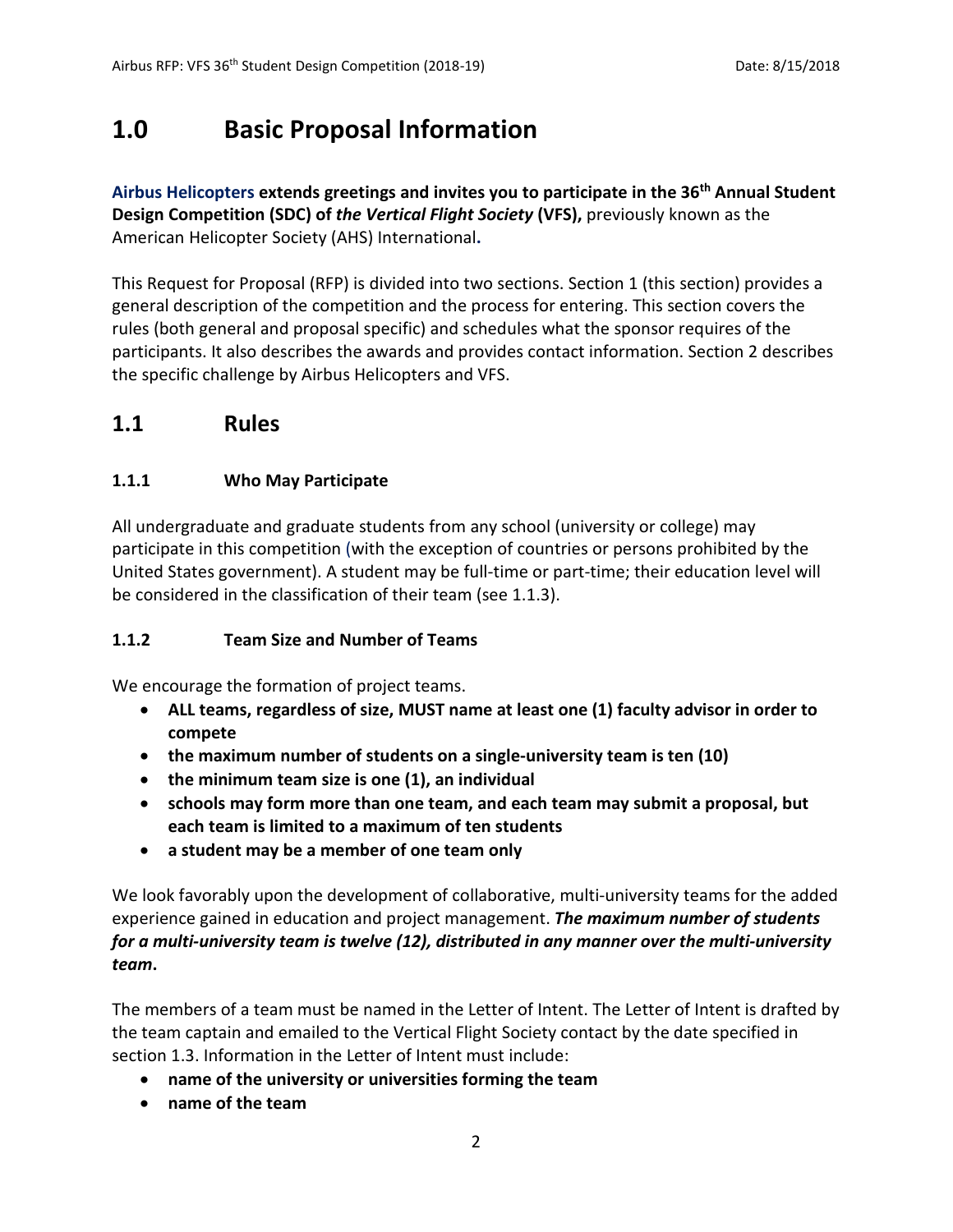- **printed names of the members of the team from all the universities in the team**
- **e-mail addresses and education level (undergraduate or graduate) of each team member, including the team captain and faculty advisor(s)**
- **affiliation of each student in the case of a multi-university team**
- **printed names and affiliations of the team captain and faculty advisor(s)**

#### **1.1.3 Categories and Classifications**

The competition has three categories, in additional to an optional bonus task, that are eligible for prizes. They are:

- Undergraduate Student Category  $(1^{st}, 2^{nd}, 3^{rd})$
- Graduate Student Category  $(1^{st}, 2^{nd}, 3^{rd})$ NOTE: The classification of the team is determined by the highest educational level currently pursued by any member of the team.
- New Entrant Category: A new entrant is defined as any school (undergraduate or graduate) that has not participated in the last three competitions.
- Bonus Weight Optimization (*Optional)*: A bonus award will be provided to one undergraduate and one graduate team that successfully meets the evaluation criteria stated in the optional Bonus Task Section 2.2.3 in addition to all other submission requirements.

#### **1.1.4 Language of Proposal**

Regardless of the nationality of the teams, all submittals and communications to and from the Vertical Flight Society will be in English.

#### **1.1.5 Units Used in Proposal**

All teams must submit using both English and SI units. The primary units are to be SI units, followed by the secondary units in parentheses. The use of units shall be consistent throughout the proposal. All engineering units should be expressed in the units of Newtons (force), kilograms (mass), seconds, minutes or hours as appropriate (time), meters (length), and kilometers per hour (velocity).

#### **1.1.6 Proposal Format, Length and Medium**

Two separate files (three if the team is participating in the optional Weight Optimization bonus task) comprise the Final Submittal; each file must be provided for a submission to be considered complete. The judges shall apply a penalty if a file is missing.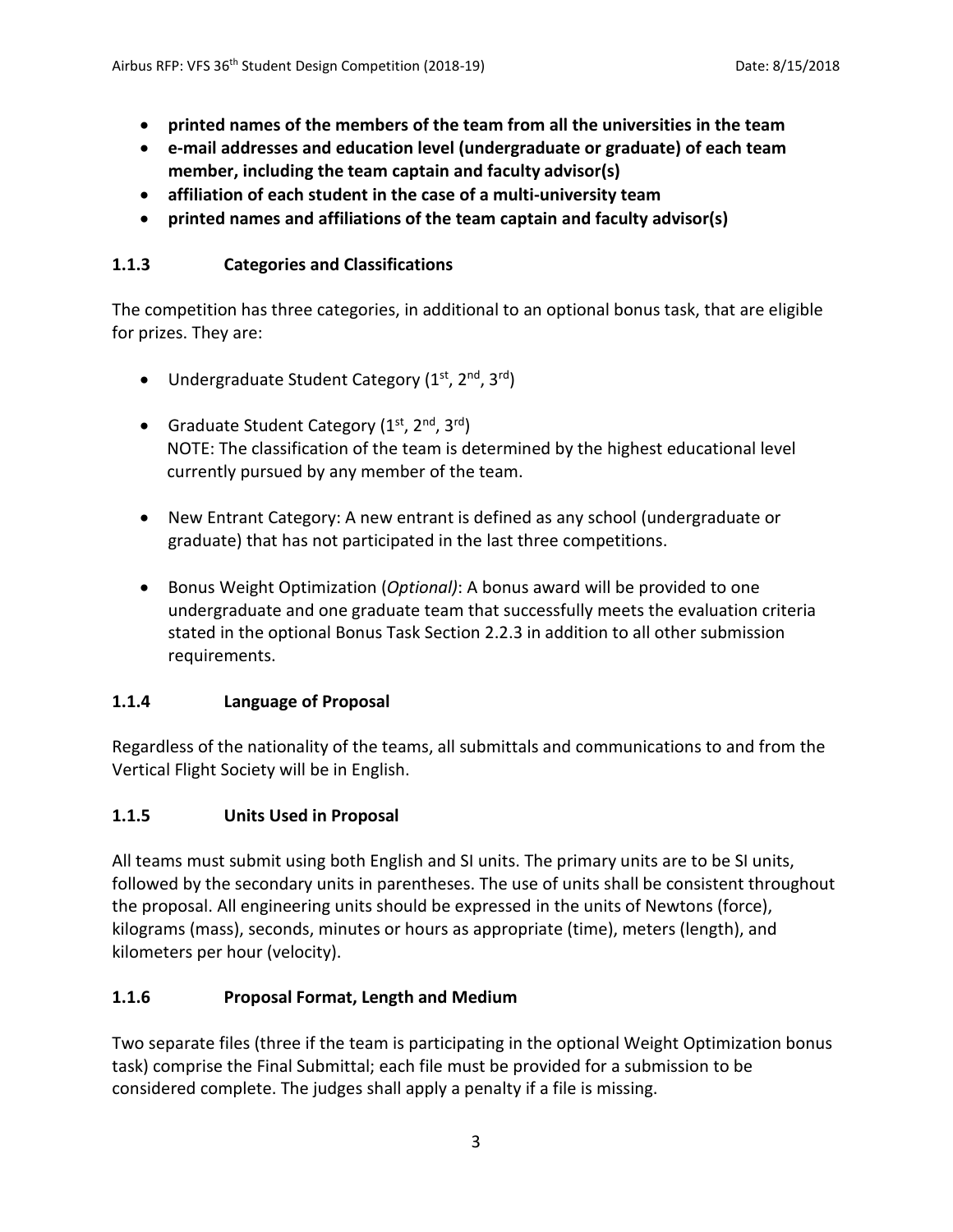The two mandatory files are the Executive Summary and the Final Proposal. Each is described herein.

**The first file is called the Final Proposal.** It is the complete, self-contained proposal of the team. It shall be submitted in PDF format readable with Adobe Acrobat. Exceptions will be considered with advance request.

Undergraduate category Final Proposals shall be no more than 50 pages and graduate category Final Proposals shall be no more than 100 pages. All pages are to be numbered except the cover. This page count includes all figures, diagrams, drawings, photographs and appendices. In short, anything that can be read or viewed is considered a page and subject to the page count, with the following exceptions: the cover page, acknowledgement page, signature page, posting permission page (see section 1.1.9), table of contents, list of figures, list of tables, nomenclature, reference pages and the Executive Summary are excluded from the page count for the Final Proposal. See section 1.1.7 for specific information about the signature page.

Pages measure 8  $\frac{1}{2}$  x 11 inches. Undergraduate submissions may have four (4) larger fold-out pages with a maximum size of 11 x 17 inches, and graduate submissions may have eight  $(8)$ larger fold-out pages with a maximum size of 11 x 17 inches. If a submission exceeds the page limit for its category, the judges will apply a penalty equal to % point per page over the limit.

All proposals and summaries shall use a font size of at least 10 point and spacing that is legible and enhances document presentation.

**The second file is a PDF file called the Executive Summary.** This is a self-contained "executive" briefing of the proposal. Both undergraduate and graduate category Executive Summaries are limited to twenty (20) pages measuring 8  $\frac{1}{2}$  x 11 inches, with no more than four (4) larger foldout pages of a maximum size of 11 x 17 inches. The Executive Summary can take the form of a viewgraph-style presentation, but it must be a PDF file readable with Adobe Acrobat. No additional new technical content may be introduced in the Executive Summary. The judges shall apply the same page count penalty to the Executive Summary score as with the Final Proposal. The Executive Summary is not scored separately but contributes up to 10% of the total score of the complete submission.

**The third file (optional) is a PDF file describing the Bonus Weight Optimization Task** (if submitted) conducted in accordance with the requirements defined in 2.2.3.

*All submissions shall be made via e-mail to the VFS contact OR by upload to VFS – team captains will be notified how and where to upload their final submissions*.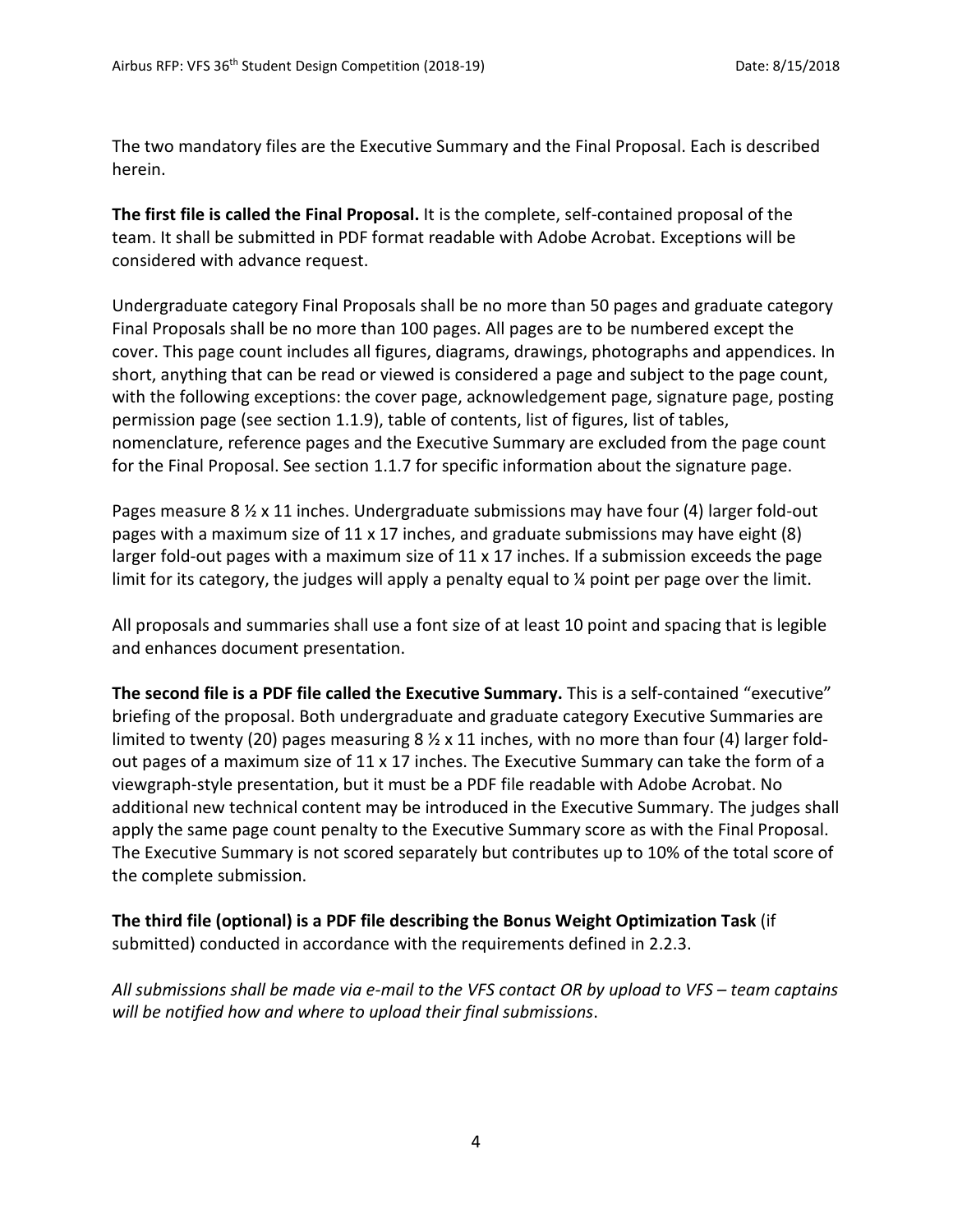#### **1.1.7 Signature Page**

All submittals must include a signature page as the second page, following immediately after the cover page. The signature page must include:

- **printed name, e-mail addresses and education level (undergraduate or graduate)**
- **signature of each student that participated**
- **in the case of a multi-university team, the page must also indicate the affiliation of each student**

The submittals must be wholly the effort of the students, but faculty advisors may provide guidance. The signature page must also include the printed names, e-mail addresses and signatures of the faculty advisors.

Design projects for which a student receives academic credit must be identified by course name(s) and number(s) on the signature page.

#### **1.1.8 Withdrawal**

If a student withdraws from a team, or if a team withdraws their project, including the Bonus Task, from the competition, the team captain must notify the VFS Student Design Competition point of contact in writing immediately via email.

#### **1.1.9 Permission/Proposal Posting**

VFS will post at least the Executive Summaries of each of the winning entries in the undergraduate and graduate categories on their web site. *Therefore written permission MUST appear on a separate page immediately following the signature page*. This permission page will not count against the page count.

## **1.2 Awards**

**Airbus Helicopters is very pleased to sponsor the 36th Annual Vertical Flight Society Student Design Competition this year.** Airbus will provide the funds for the awards and travel stipends, as described below (all amounts in US Dollars). Submittals are judged in three (3) categories, with an additional optional bonus task.

Undergraduate category:

- $\bullet$  1<sup>st</sup> place \$2,000
- $2<sup>nd</sup>$  place \$1,200
- $\bullet$  3<sup>rd</sup> place \$750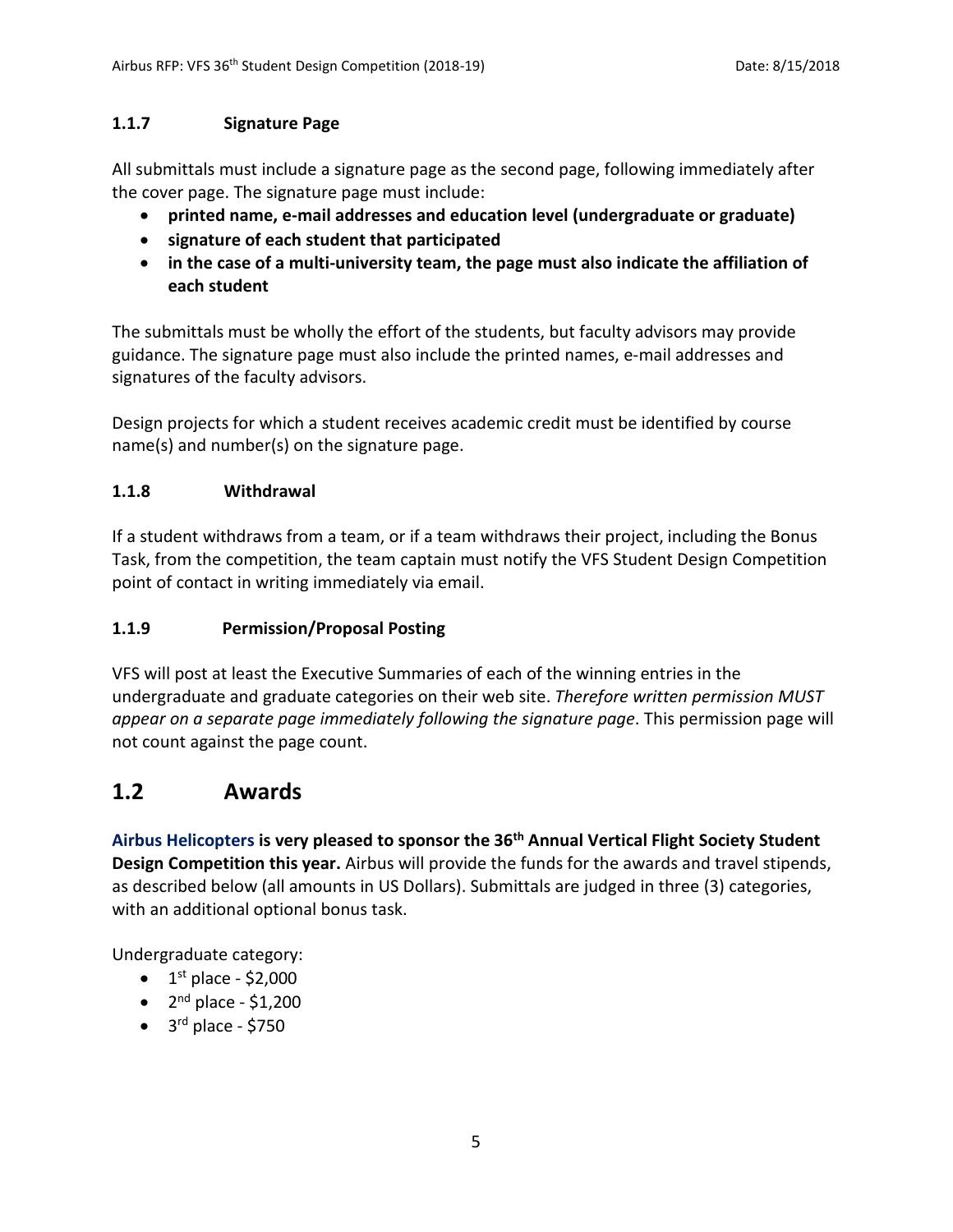Graduate category:

- $\bullet$  1<sup>st</sup> place \$2,500
- $\bullet$  2<sup>nd</sup> place \$1,800
- $\bullet$  3<sup>rd</sup> place \$1,000

Best New Entrant (as defined in section 1.1.3):

- Undergraduate \$500
- Graduate \$750

Optional Weight Optimization Bonus Task sponsored and funded by **Altair** (as defined in section 2.2.3):

- \$1,000 awarded to one *undergraduate* team completing the bonus task, judged independent from the design portion
- \$1,000 awarded to one *graduate* team completing the bonus task, judged independent from the design portion

Certificates of achievement will be presented to each member of the winning team and to their faculty advisors for display at their school.

- Student representatives from the first place graduate (up to two students) and undergraduate (up to two students) teams are expected to present a technical summary of their design at the Vertical Flight Society's 76<sup>th</sup> Annual Forum, May 19-21, 2020 in Montreal, Canada, during an Aircraft Design Technical Session.
- The students(s) presenting the winning design teams will receive complimentary registration to the Forum.
- In addition the first place graduate and undergraduate team's school will be provided a \$1,000 stipend to help defray the cost of the team's attendance – the additional travel stipend amount will be included in the first place award disbursement to the school.

*The Vertical Flight Society and the Student Design Competition Committee reserves the right to decline to make all of the awards in the above categories if there are not a sufficient number of submissions that meet the expectations of the judges. Proposals that do not, in the assessment of the judges, demonstrate an adequate understanding of the problem may be deemed ineligible for an award. In addition, any proposal that includes plagiarism or that copies substantial portions of prior proposals or publications will be disqualified.*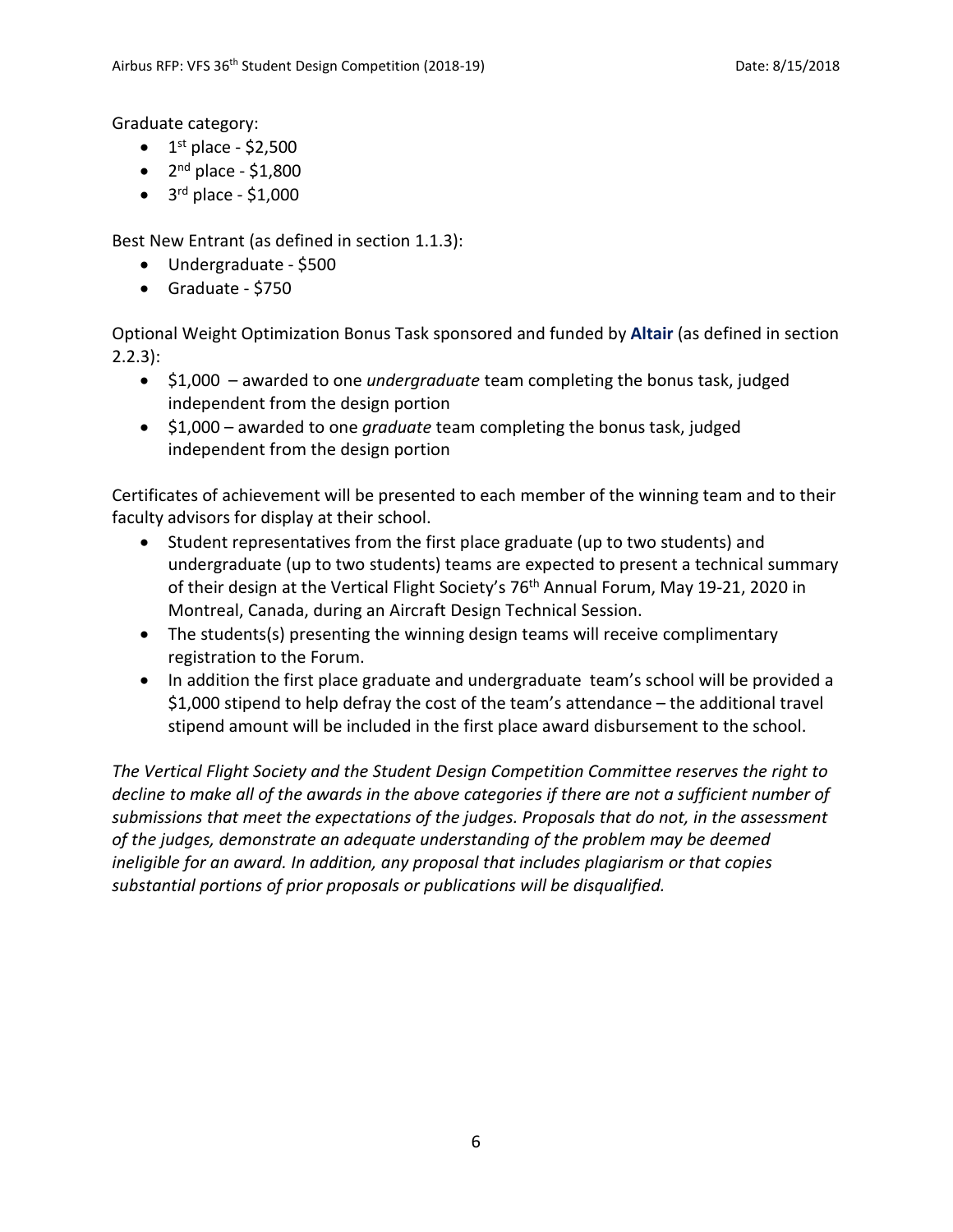## **1.3 Schedule**

Schedule milestones and deadline dates for submission are as follows:

| <b>Milestone</b>                                                                                                            | Date                                                     |
|-----------------------------------------------------------------------------------------------------------------------------|----------------------------------------------------------|
| VFS Issues a Request For Proposal                                                                                           | <b>August 15, 2018</b>                                   |
| Submit Letter of Intent to Participate, including intent to participate<br>in the Weight Optimization Bonus Task (Optional) | No Later Than (NLT)<br><b>February 4, 2019</b>           |
| Submit Requests for Information/Clarification, including Altair<br><b>Bonus Task questions</b>                              | <b>Continuously, but NLT</b><br><b>February 28, 2019</b> |
| VFS Issues Responses to Questions                                                                                           | <b>NLT March 29, 2019</b>                                |
| Teams submit Final Submittal (Final Proposal and Executive<br>Summary)                                                      | <b>NLT May 31, 2019</b>                                  |
| SDC Committee completes proposal evaluations                                                                                | <b>August 1, 2019</b>                                    |
| VFS announces winners                                                                                                       | <b>August 15, 2019</b>                                   |
| Winning team presents at VFS Annual Forum                                                                                   | May 19-21, 2020                                          |

To reiterate:

- Letter of Intent must be received by the Vertical Flight Society no later than **February 4, 2019**, **and must include your team's intent to participate in the Weight Optimization optional bonus task or not**. The signature page must include all of the information requested in section 1.1.7.
- All questions and requests for information/clarification from teams must be submitted to VFS by **February 28, 2019 and can include questions on the Weight Optimization bonus task.**
- VFS will distribute ALL of the questions and answers **collectively to ALL entrant team captains by March 29, 2019.**
- **Final proposals must be submitted by May 31, 2019**. Team captains will be advised by VFS where and how to submit their final proposals.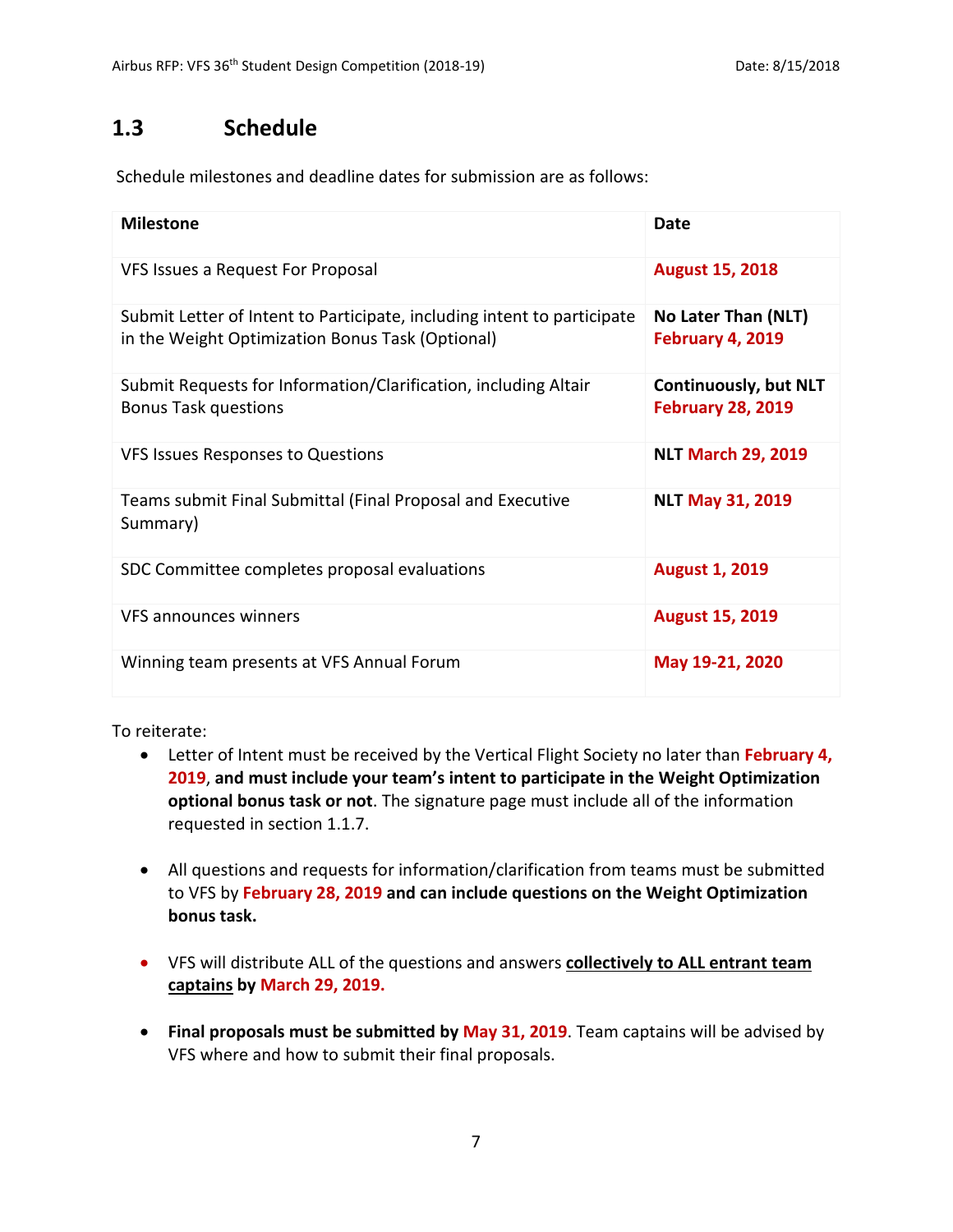## **1.4 Contacts**

All correspondence with VFS must be directed to:

**Julie M. Gibbs, Technical Programs Director The Vertical Flight Society 2701 Prosperity Ave., Ste. 210 Fairfax, VA 22031 USA Phone: +1-703-684-6777 x 103 E-mail:** [jmgibbs@vtol.org](mailto:jmgibbs@vtol.org)

## **1.5 Evaluation Criteria**

The proposals will be judged on four (4) primary categories with the weighting factors specified below.

#### **A. Technical Content (40 points)**

The Technical Content of the proposal requires that …

- The design meets the RFP technical requirements
- The assumptions are clearly stated and logical
- A thorough understanding of tools is evident
- All major technical issues are considered
- Appropriate trade studies are performed to direct/support the design process
- Well balanced and appropriate substantiation of complete aircraft and subsystems is present
- Technical drawings are clear, descriptive, and accurately represent a realistic design

#### **B. Application & Feasibility (25 points)**

The proposals will be judged on how well current and anticipated technologies are applied to the problem, and on the feasibility of the solution. The proposals must …

- Justify and substantiate the technology levels that are used or anticipated
- Direct appropriate emphasis and discussion to critical technological issues
- Discuss how affordability considerations influenced the design process
- Discuss how reliability and maintainability features influenced the design process
- Discuss how manufacturing methods and materials were considered in the design process
- Show an appreciation for the operation of the aircraft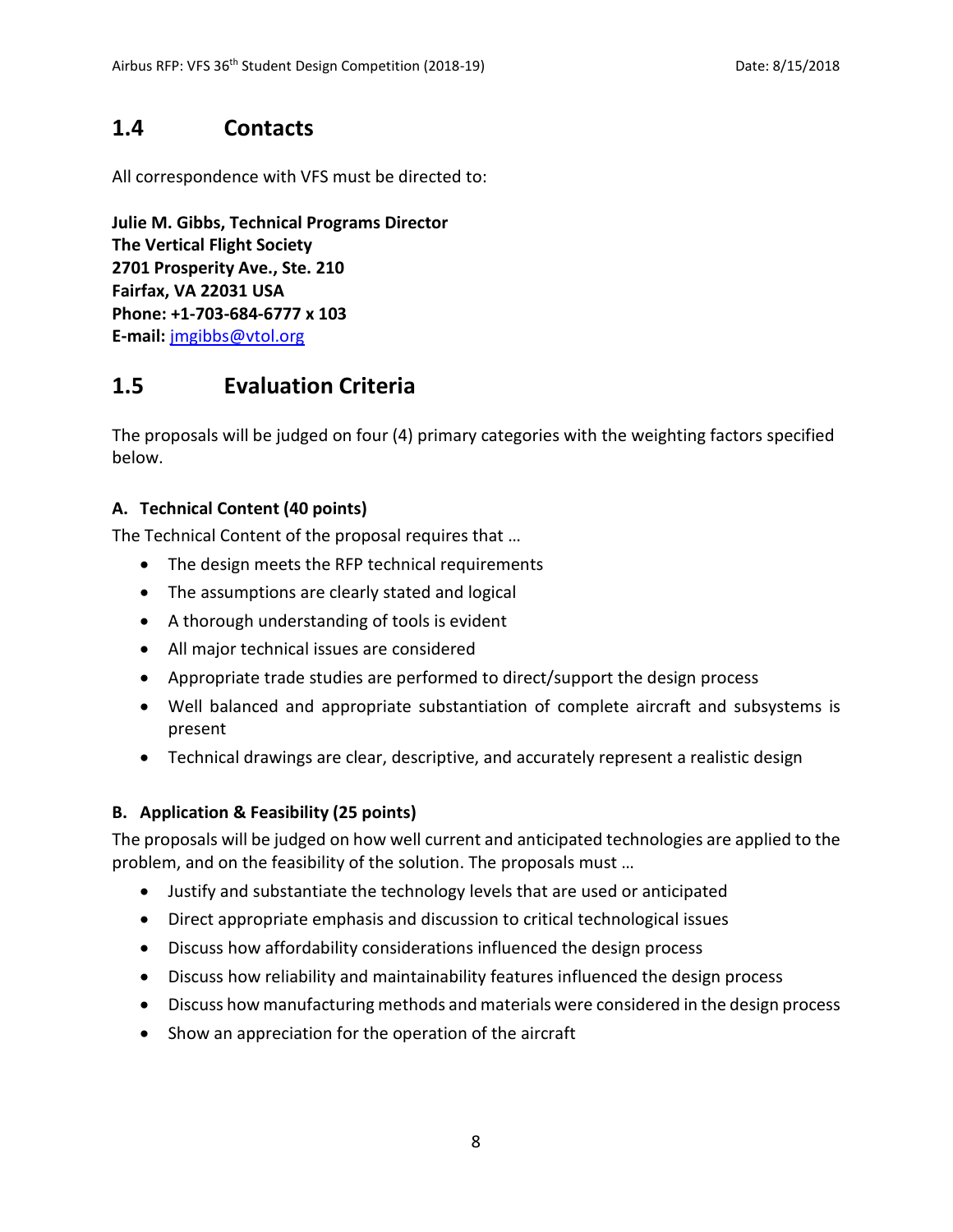#### **C. Originality (20 points)**

The originality of the proposal shall be judged on …

- How innovative is the solution
- How much does the solution demonstrate originality and show imagination
- Vehicle/system aesthetics

#### **D. Organization & Presentation (15 points)**

The organization and presentation of the proposal requires …

- A self-contained Executive Summary that contains all pertinent information and a compelling case as to why the proposal should win. It must be a separate file.
- An introduction that clearly describes the major features of the proposed system
- A well-organized proposal with all information presented in a readily accessible and logical sequence
- Clear and uncluttered graphs, tables, drawings and other visual elements
- Complete citations of the state-of-the-art technologies relevant to the work
- Professional quality and presentation
- The proposal meets all format and content requirements
- The RFP describes the proposal requirements (section 1.6) and design objectives (section 2)

## **1.6 Proposal Requirements**

The Final Submittal needs to communicate a description of the design concepts and the associated performance criteria (or metrics) to substantiate the assumptions and data used and the resulting predicted performance, weight, and cost. Use the following as guidance while developing a response to this Request for Proposal (RFP):

- A. Demonstrate a thorough understanding of the RFP requirements.
- B. Describe how the proposed technical approach complies with the requirements specified in the RFP. Technical justification for the selection of materials and technologies is expected. Clarity and completeness of the technical approach will be a primary factor in evaluation of the proposals.
- C. Identify and discuss critical technical problem areas in detail. Present descriptions, method of attack, system analysis, sketches, drawings and discussions of new approaches in sufficient detail in order to assist in the engineering evaluation of the submitted proposal. Identify and justify all exceptions to RFP technical requirements. Design decisions are important, but so is the process and substantiation.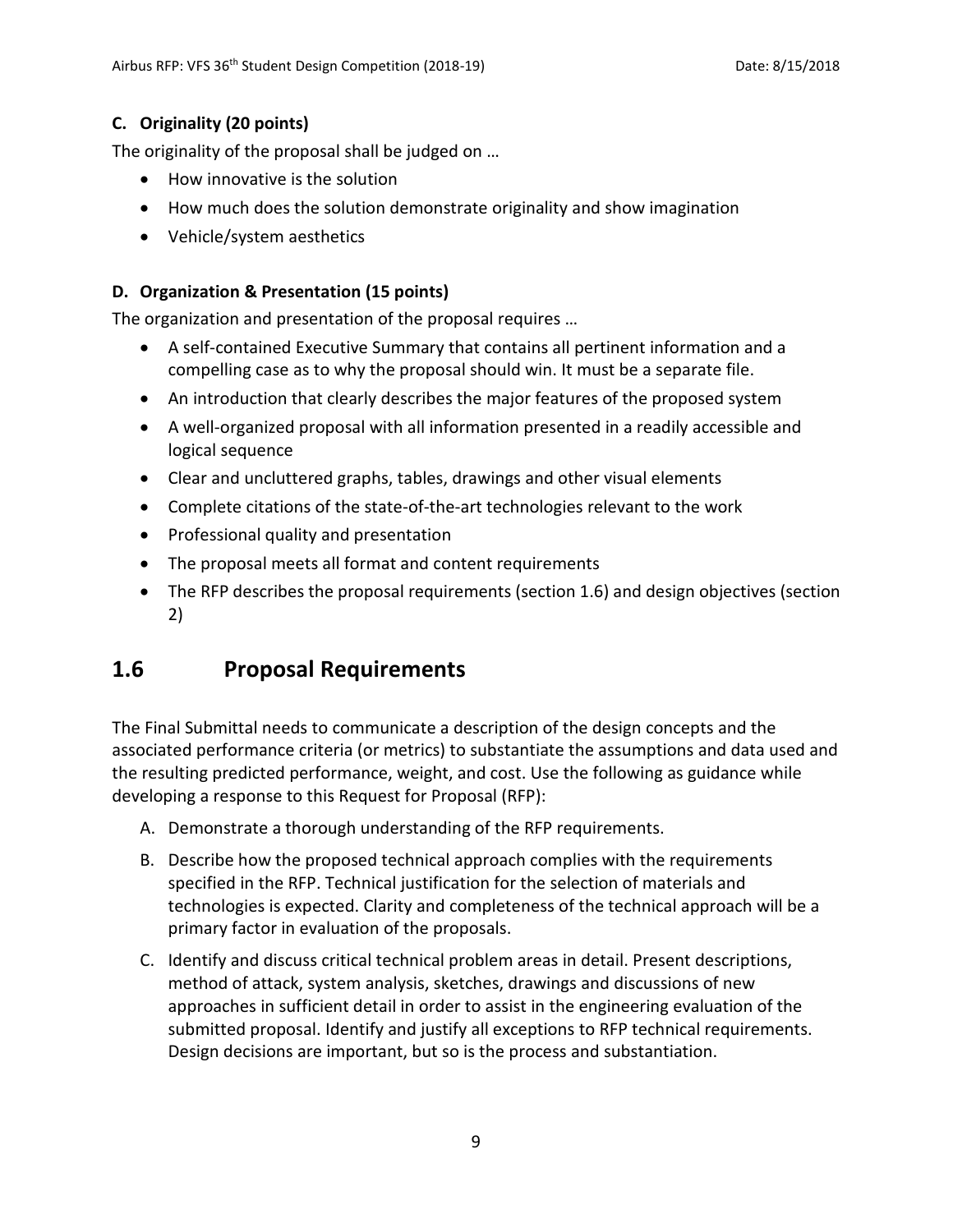D. Describe the results of trade-off studies performed to arrive at the final design. Include a description of each trade and a thorough list of assumptions. Provide a brief description of the tools and methods used to develop the design.

Section 1.1.6, titled "Proposal Format, Length and Medium" describes the data package that a team must provide in the Final Submittal. Specifically, the Final Submittal must contain the primary two files submitted via email and/or via the VFS SDC web page (instructions/passwords to be provided to Team Captains).

- 1. The first file is the *Final Proposal*, which is the full length, complete and self-contained proposed solution to the RFP. By self-contained, we mean that the proposal does not refer to and does not require files other than itself.
- 2. The second file is an *Executive Summary*, which presents a compelling story why the VFS evaluators should select your design concept. The Executive Summary should highlight critical requirements and the trade studies you conducted, and summarize the rotorcraft concept design and capabilities.
- 3. The third file (optional) is the *Bonus Weight Optimization Task* (if submitted) conducted in accordance with the requirements defined in 2.2.3.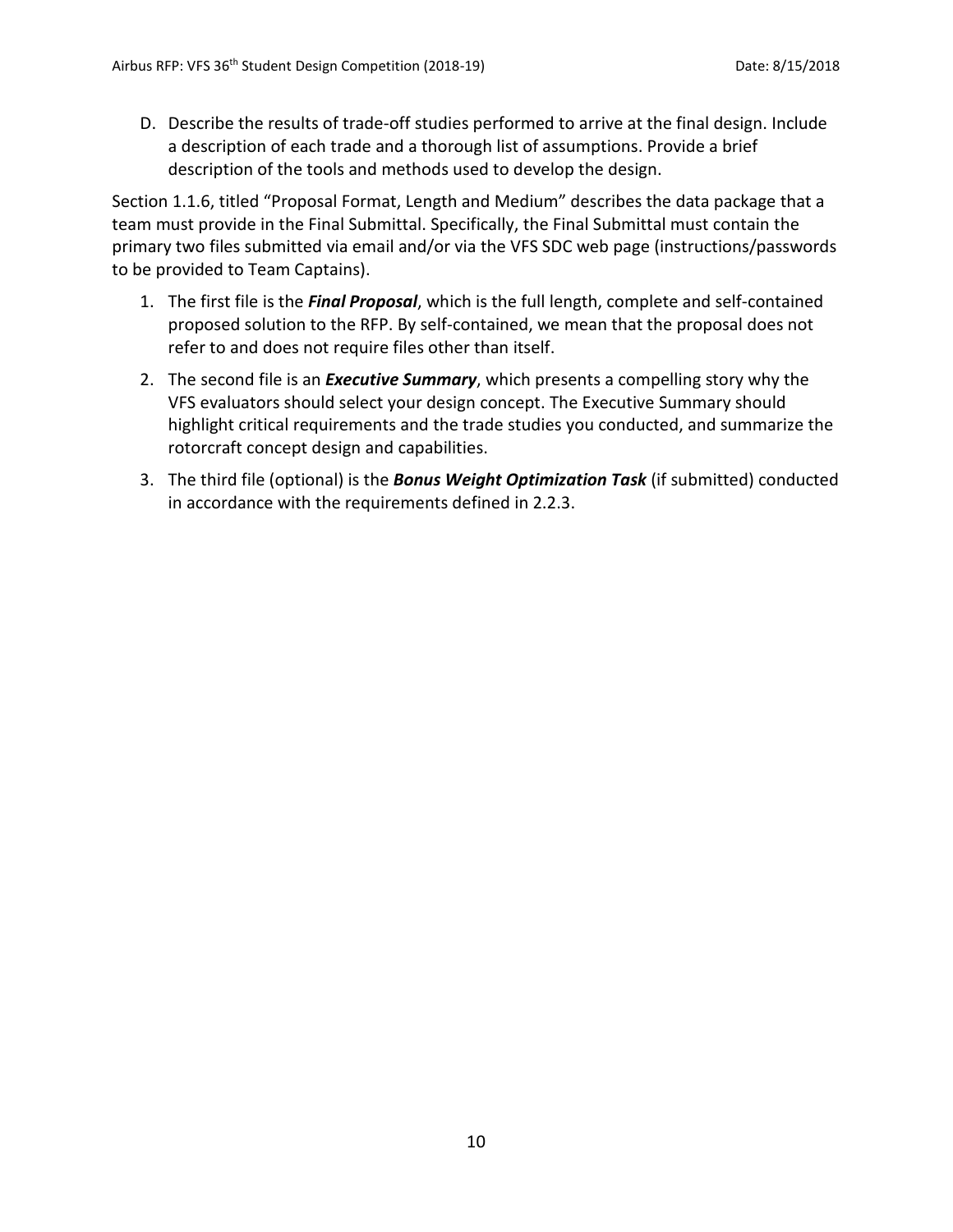# **2 System Objectives**

## **2.1 Operating Concept**

On May 14, 2005, the Airbus H125 (then called the AS350 B3) piloted by Didier Delsalle, was recorded as completing the highest helicopter landing and takeoff at 8,848 meters (29,029 feet) on Mount Everest – the highest point on earth – an unbeatable title it still holds alone today.

However, evacuating people during helicopter rescue missions in such extreme altitudes is not possible today and remains an immense challenge, for the rotorcraft as well as for the crew, even in lower altitudes. Freezing temperatures, thin air and hostile weather conditions with oftentimes degraded visual environment all contribute to making rescue work in high-altitude environments particularly dangerous.

As the environment changes very rapidly, getting relevant information for mission preparation and possible mission adjustments can be of similar importance as rotorcraft performance.

Today serial helicopters, based on multi-purpose design trade-offs, with known good highaltitude performance are somewhat adapted to allow high altitude mountain rescue operations in extreme conditions. However no rotorcraft model is available today that has been specifically designed for this specific task.

**The goal of this year's VFS Student Design Competition is to answer the question:** *What would a rotorcraft look like when specifically designed to perform emergency medical services up to the highest peaks of the planet? What technologies could enable such a vehicle? Could it be used for other purposes as well?*

## **2.2 Specific Objectives**

The goal of this year's competition is to develop a conceptual design for a rotorcraft capable of performing rescue missions up to the highest altitudes in the world.

#### **2.2.1 Task 1: Vehicle Conceptual Design (ALL Participants)**

Teams taking part in this competition must choose a rotorcraft configuration (classical singlemain rotor helicopter, tandem, side-by-side, compound aircraft, etc.) and the engine technology best suited to perform the high-altitude rescue mission stated below.

The design task includes:

- Trade studies for competing overall architectures / vehicle configurations
- Rotating system optimization studies
- Engine optimization studies based on existing engine technologies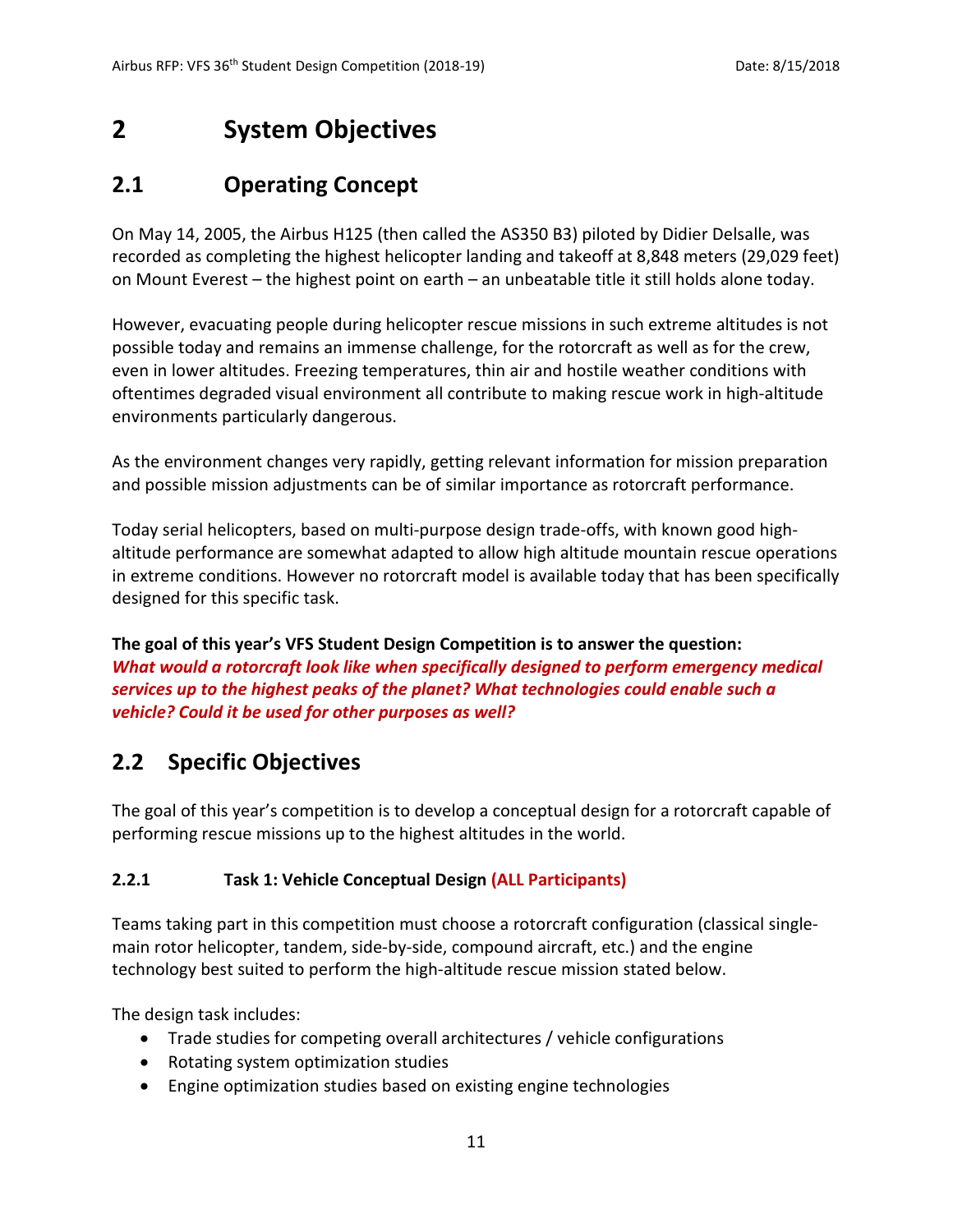- Performance analysis for the relevant atmospheric conditions for the specific mission
- Weight breakdown (according to Military Standard MIL-STD-1374, SAWE RP-A7 or RP-8 or similar format)
- Center of Gravity analysis throughout the mission
- Transmission architecture
- Technological studies for the key components
- Cost considerations

Teams should pay particular attention to designing a compact airframe/rotor configuration that meets the mission requirements. Important design aspects include simplicity of design, a low maximum gross weight (MGW), low installed power, and low MGW Payload ratio.

#### **Mission Description:**

The rotorcraft shall be able to accomplish a mountain rescue mission starting from a larger international airport, with possible refuel stopover at a smaller airport close to the mountain peak, in less than 3 hours, including 30 minutes hovering at the peak during the search and rescue.

Leg 1: Transfer flight from international airport to smaller airport for refuelling

- Atmosphere: ISA + 20
- Payload: 3 crew + 150 kg EMS equipment (405 kg)
- Take off from 1,402 m (4,600 ft), duration 2 min, hover
- Climb to 3,780 m (12,400 ft) and level cruise for a distance of 135 km (73 nautical miles)
- Landing @ 3,780 m (12,400 ft), duration 2 min, hover, fuel margin 10%
- Refuelling 20 min

Leg 2: Take off from smaller airport, rescue mission and return to smaller airport

- Take off from 3,780 m (12,400 ft), duration 2 min, hover
- Climb to 8,870 m (29,100 ft) and level cruise for a distance of 28 km (15 nautical miles)
- Hover out of ground effect @ 8,870 m (29,100 ft) for 30 min
- Payload increase: 3 Crew + 2 PAX + 150 kg EMS equipment (575 kg)
- Descent to 3,780 m (12,400 ft) and level cruise 28 km (15 nautical miles)
- Landing @ 3,780 m (12,400 ft), duration 2 min, hover, fuel margin 10%

Leg 3: Refuelling and return with PAX to larger airport

- Refuelling 20 min
- Take off from 3,780 m (12,400 ft), duration 2 min, hover
- Descent to 1,402 m (4,600 ft) and level cruise 135 km (73 nautical miles)
- Landing  $@1,402$  m (4,600 ft), duration 2 min, hover, fuel margin 10%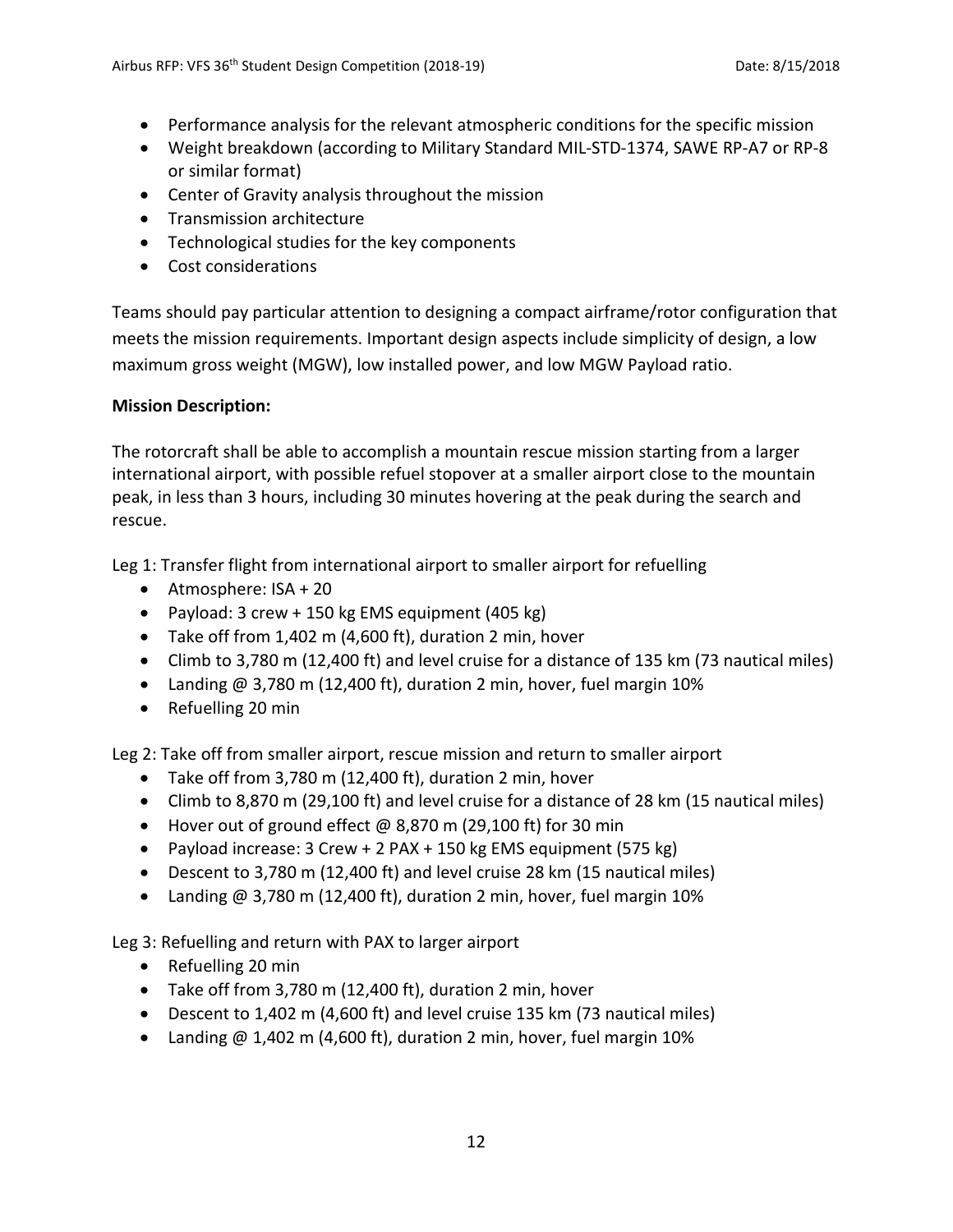#### **Specific Requirements**

- The rotorcraft must include an internal or external hoist system rated for a 300 kg load.
- The aircraft must be well-controllable in any foreseeable flight condition.
- Due to strong winds, the control system (particularly the anti-torque system) must be capable of maintaining heading in hover with wind from any azimuth up to 74 km/h (40 kts) at 8870 m (29,100 ft).
- The rotorcraft must be configured with an avionics suit that meets minimum FAA requirements for single pilot day/night IFR operations and all navigation/communication means deemed relevant to safely perform the mission. Appropriate weight allocation should be made for all components.
- In order to perform the mission in the given time, a cruise speed above 259 km/h (140 kts) for the transfer flight (Leg 1) should be considered.

#### **Powerplant**

Since the available propulsion power is a crucial factor and to allow even judging of proposals it is required that the teams submit designs based on existing engine technology for all performance estimates.

If the actual performance datasets of the chosen engine are not available to the team, the engine performance model used to describe the engine shall be included in the report.

Specific measures may be required to allow existing thermal engines to provide sufficient power in the high altitude environmental conditions. Any such measure has to be thoroughly described and assumptions on related performance improvements need to be well substantiated.

Considering hybrid systems and alternative propulsion concepts in a design trade-off is welcome. However, any assumption has to be based on state-of-the art technologies referring to publicly available material.

If the proposed technologies are under development, an explanation for how these technologies could be matured to a suitable level for the proposed vehicle must be included.

#### **2.2.2 Task 2: Detailed Design (Graduate Teams ONLY)**

For the graduate category, a deeper technological investigation of key elements of the aircraft is required. This will entail an assessment of structural stress level and static and/or fatigue substantiation of the critical elements. The objective is to demonstrate, on a few selected cases, that the students master substantiation tasks, including FAR requirements.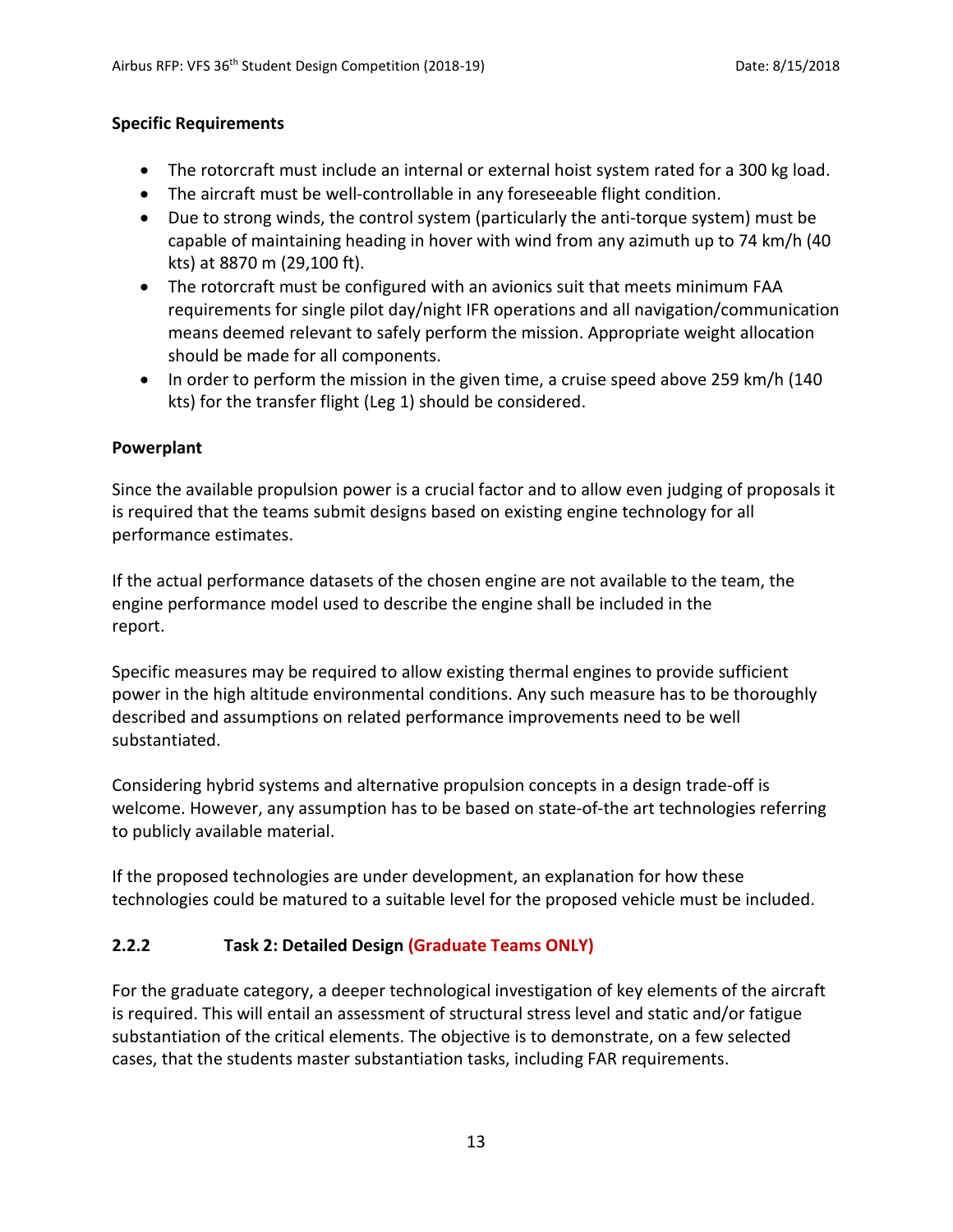The stress assessment shall characterize the structural and aerodynamic loads acting on the rotors and on major airframe components (frame, tail boom, stabilizer…).

Some elements of further detailed analysis should be conducted to demonstrate the capability of advanced system analysis. Students can choose their preferred field of expertise, for example:

- Identify aeroelastic stability boundaries and show that they fall outside of the aircraft's operating envelope.
- Handling qualities assessment covering equilibrium, static and dynamic stability.
- Elaborate upon concepts to improve flight under degraded visual conditions and/or in known icing conditions. Both are not hard requirements but could considerably enhance the mission capability of the rotorcraft.

#### **2.2.3 Bonus Task Sponsored by Altair Engineering, Inc. - Weight Optimization (Optional)**

**Altair Engineering, Inc. will provide two prizes for the Most Innovative Approach to Weight Optimization: one prize each of \$1,000 for the undergraduate and graduate teams.** Altair will form a judging committee consisting of experts from Altair, the vertical flight industry and academic institutions.

Teams are free to select one or more component/subsystem/system for weight optimization.

Entries will be judged using the following criteria:

- **Problem Formulation**: Good optimization problem formulation is key to its success. An optimization problem is essentially an approximate mathematical representation of a real-life physical problem. Participants should demonstrate understanding of the underlying approximations they make while formulating the optimization problem.
- **Design Engineering:** Results obtained from optimization are just one input to the engineering decision making. One receives the best results when optimization is used to gain additional insight into the design problem, and not as a black box. Optimization results should be used in conjunction with other engineering considerations to drive the design. Participants should demonstrate design engineering expertise in conjunction with optimization.
- **Application of Multiphysics Simulation:** Design of a real-life product may involve multiple disciplines of physics such as mechanical/structural, fluid dynamics, heat transfer, electro-magnetics, impact, etc. Participants should address as many disciplines of physics as feasible in the project. This can be done either by including those in the Optimization Formulation, or in the Design Engineering decision-making phase.
- **Weight and Balance**: Weight optimization of a part of the aircraft may impact its overall weight and balance, which in turn may impact its performance. Participants should track weight and balance of the aircraft during the optimization process, evaluate its impact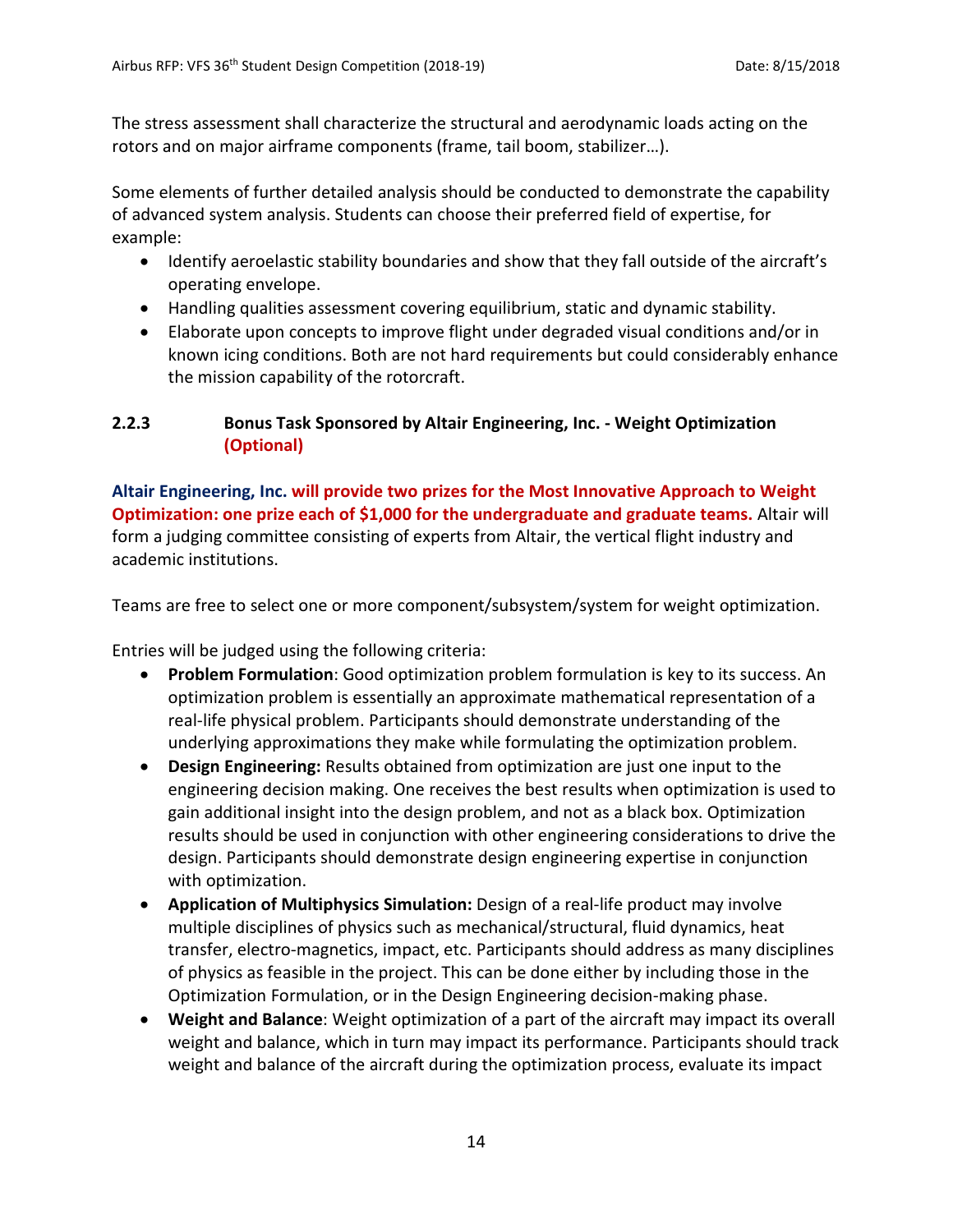on performance, and make the necessary engineering decisions to ensure aircraft performance.

• **Impact on Aircraft Performance:** The goal of weight optimization is to improve aircraft performance. Participants should provide quantification of actual or estimated improvement in aircraft performance attributed to optimization.

**Participants submitting the bonus task must use Altair products (see below) as much as possible.** However, they are free to use any other software product if the capability offered by that product is not offered by any Altair product.

Once the winning graduate and undergraduate teams for this Bonus Task have been announced – and prior to teams receiving the prize money – each team will be required to:

- **Provide Altair with a 3D CAD model of the optimized parts that can be 3D printed.**
- **Present their findings at an Altair sponsored webinar.**
- **Altair will contact the winning team captain(s) and faculty advisor(s) directly about providing the CAD files and setting up the webinar.**

Altair will also provide the following assistance to all the participants:

- Sufficient number of no-cost licenses of Altair software to teams that intend to participate in the bonus task
- Participants may receive free training at any Altair location or online on any product of their choice, given availability of space
- Altair will provide technical application engineering support to each team using local technical teams as much as possible

*Note: Altair will be free to use materials submitted by participants for Altair's training tutorials as well as marketing purposes.*